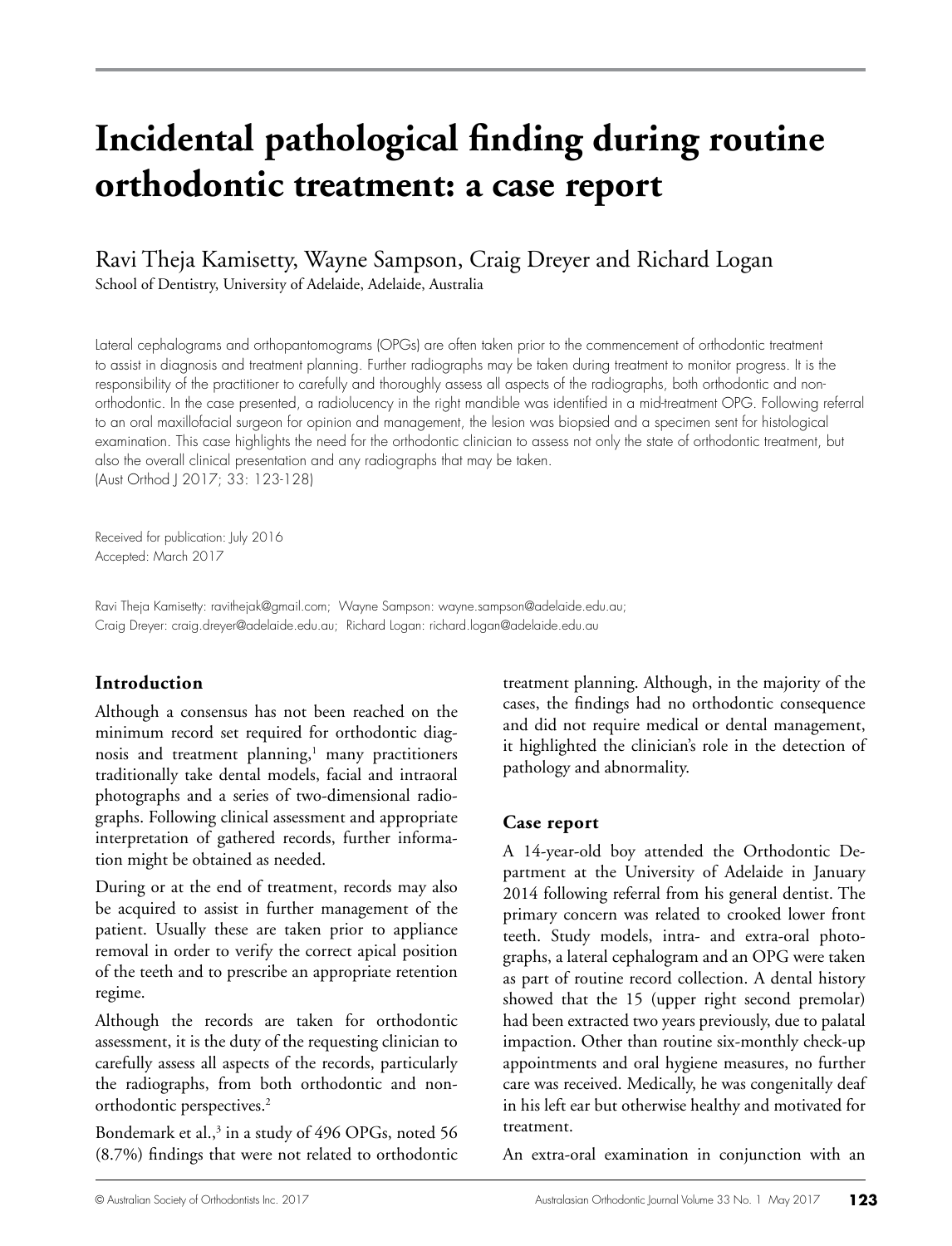



Figure 2. Pretreatment intraoral photographs.

assessment of the lateral cephalogram revealed a mesofacial, bimaxillary protrusive appearance on a Class I skeletal base. The lips were apart at rest and an acute nasolabial angle with prominent lips relative to Ricketts' E-plane was evident (Figure 1).

An intraoral examination revealed an edge-to-edge incisor relationship, moderate crowding in the lower arch and a well-aligned upper arch. The upper midline deviated to the right due to the early extraction of 15. The intra-arch dental relationships were also affected by the early extraction. The left side molar and canine relationships were Class I, whereas the right hand side molar relationship was a ¾ unit Class II and the canine relationship was Class III. An anterior Bolton discrepancy of 0.8 mm mandibular excess was deemed within measurement error (Figure 2). The OPG and lateral cephalogram showed no discernible pathology (Figures 3 and 4).

The treatment objectives were to correct the midlines, improve the alignment of the lower anterior teeth and achieve lip competency. To achieve these goals, the proposed treatment plan was to extract 24, 35 and 45 and treat with Tip-Edge fixed appliances. The



Figure 3. Pretreatment OPG.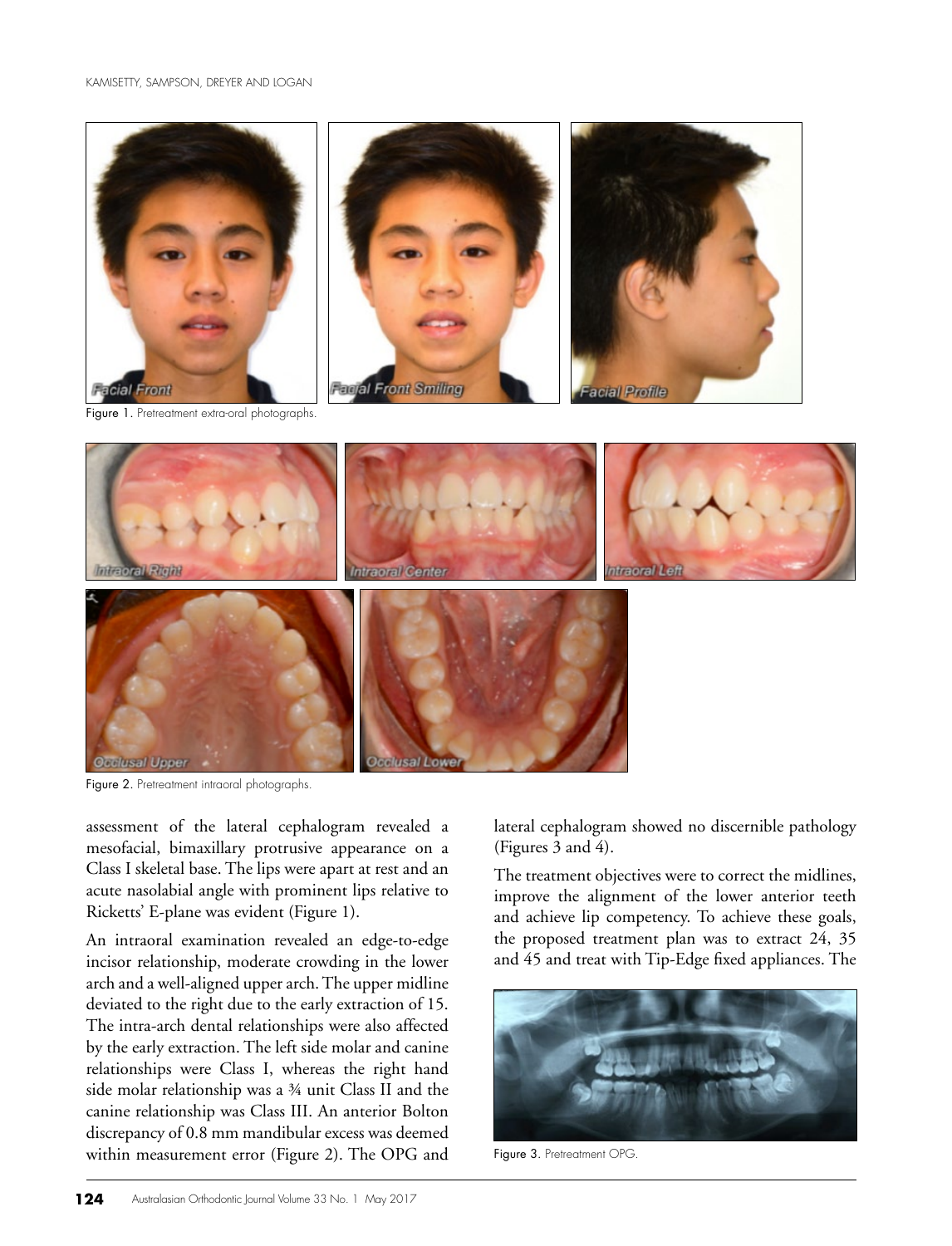

Figure 4. Pretreatment lateral cephalogram.

referring general dentist reported that the extractions had been uncomplicated, following which, appliance treatment commenced in July 2014.

Treatment began with 0.016" stainless steel (SS), special plus wires (A. J. Wilcock, Victoria, Australia). Following initial alignment, careful application of super-thread and judicious elastic wear was used to correct the dental midlines. Treatment continued with 0.020" SS special plus wires (A. J Wilcock, Victoria, Australia) before the placement of  $0.0215" \times 0.028"$ SS wires with nickel titanium underwires for root uprighting and torque.

In July 2015, at 50 weeks into treatment, the patient presented for a routine orthodontic adjustment appointment when it was noted that there was a small sinus present in the interdental area between 44 and 46 following space closure (Figure 5). The patient had not experienced any symptoms, probing depths around the 44 and 46 were 1–2 mm and both teeth responded vitally to a cold test and normally to percussion. Palpation around the area did not elicit any pain and there was no exudate from the sinus.

An OPG was requested to assess the area as well as determine root positioning of all teeth prior to appliance removal (Figure 6). A well circumscribed radiolucent lesion was identified between the 44 and 46 teeth. A periapical radiograph was also requested of



Figure 5. Fifty week progress photo of small fistula between 44 and 46.



Figure 6. Fifty week progress OPG - showing interdental radiolucency between 44 and 46.

the 44–46 area (Figure 7), following which a referral was made to the Oral and Maxillofacial Surgery department for assessment and management of the radiolucency noted on the radiographs.

An excisional biopsy was undertaken as the treatment of choice. Interestingly, on the day of the procedure and 14 weeks later, there were no intraoral signs, as the soft tissue fistula had completely resolved.

Upon raising a mucoperiosteal flap, the surgeon noted a thin buccal cortical plate and an area of shadowing beneath. The cortical plate was perforated and a tissue sample was collected for histological assessment. The lesion was completely curetted (Figure 8) before the flap was closed with resorbable sutures.



Figure 7. Fifty week progress periapical radiograph of 44–46 area.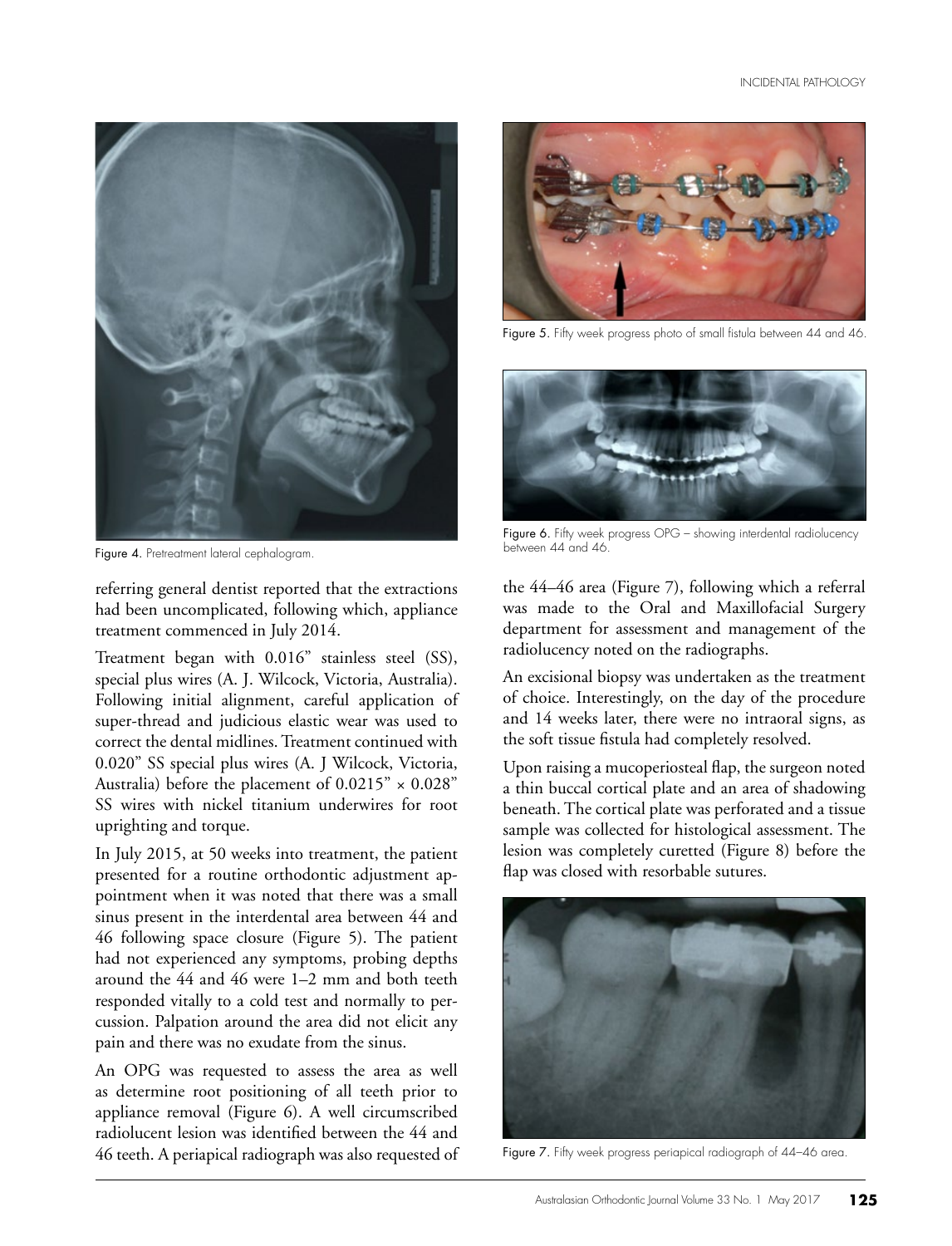A two-week review with the surgeons showed good signs of healing and, although the patient had experienced mild altered sensation of the lower right lip for one week post-operatively, complete resolution had taken place.



Figure 8. Intra-operative view of lesion.

The fixed appliances were removed in November 2015 following detailing and finishing of the occlusion (Figures 9 and 10). Good alignment of the upper and lower dental arches was achieved. Bilateral Class I canine and molar relationships were also achieved and the overbite and overjet were within normal limits. The dental and facial midlines were coincident. The patient's concerns were met and he and the parents were happy with the outcome of treatment. The overall treatment time was 68 weeks. Retention was managed using upper and lower vacuum-formed retainers.

Periodic orthodontic and surgical recall appointments were arranged and the six-month post-surgical periapical radiograph showed continued healing of the surgical site. The one-year post-surgical radiograph



Figure 9. End of treatment extra-oral photographs.



Figure 10. End of treatment intraoral photographs.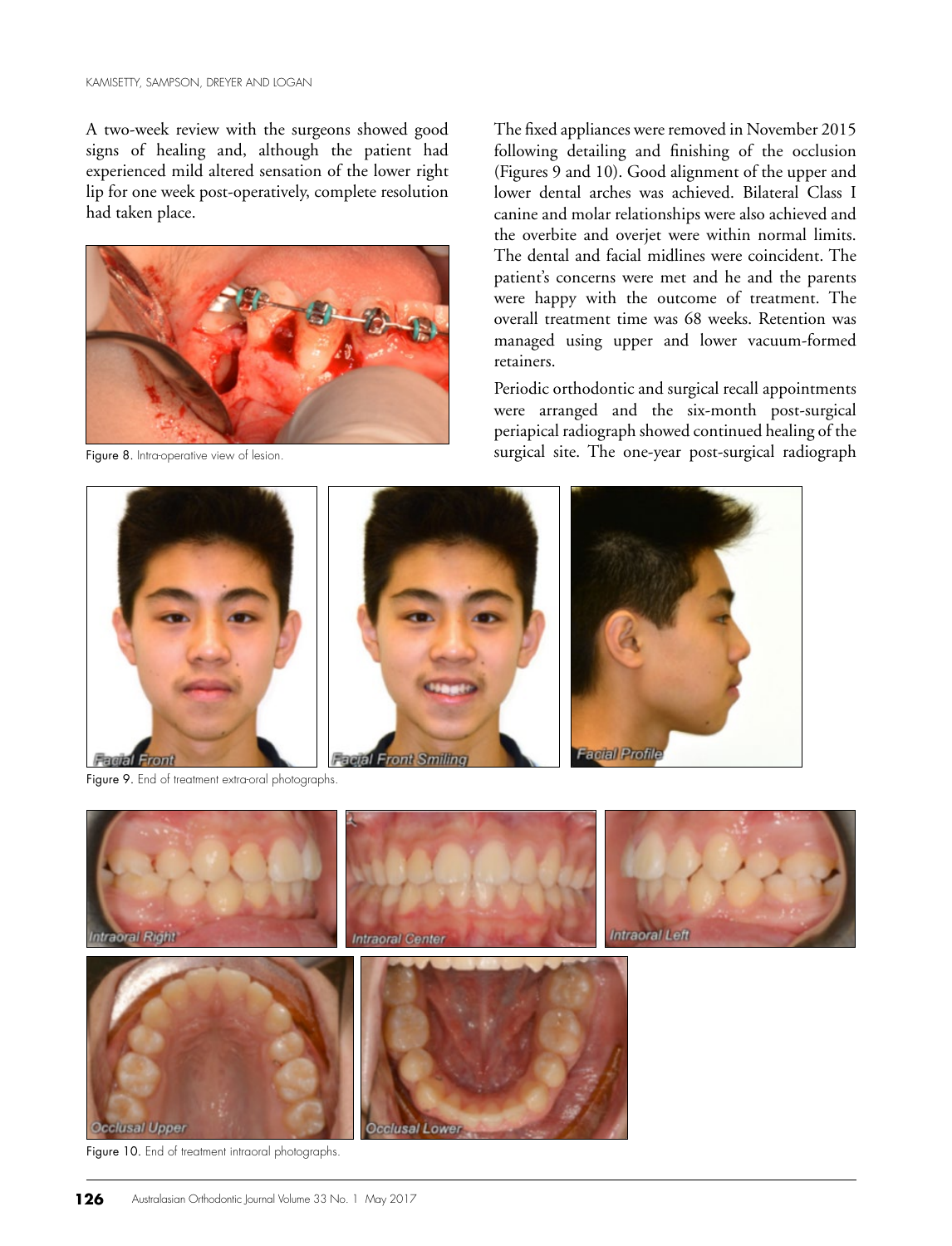showed complete healing (Figure 11). The one-year post-deband review in November 2016 showed sound maintenance of the occlusion. The third molars are being monitored and will be managed as needed.

#### **Discussion**

The presented case was relatively routine from an orthodontic perspective. The presenting malocclusion and patient concerns were managed in an appropriate manner. However, the case highlights the need for orthodontists to also manage other dental concerns that may present during orthodontic care.

Following the surgical curette, the soft tissue lesion resolved spontaneously and there were no associated symptoms. Appropriate radiographs and referrals allowed for prompt assessment and management of the pathology.

A histological examination of the biopsy specimen (Figure 12) revealed features consistent with an inflamed cystic lesion which was lined by thin, non-keratinised, stratified squamous epithelium with a surrounding inflamed fibrous tissue capsule. Occasional epithelial rests were seen within the fibrous tissue. There was no striking pallisading of the basal cells and no areas resembling stellate reticulum were identified. No goblet cells were evident with Periodic Acid Schiff Diastase (PASD) staining and no fungal elements observed. Given that the adjacent teeth were vital, the possibilities of a radicular or periapical cyst were considered unlikely and hence a lateral periodontal cyst was considered as a possibility.

A lateral periodontal cyst is a non-keratinised developmental cyst occurring adjacent or lateral to the root of a tooth. The origin of the cyst is believed to be related to the proliferation of dental lamina remnants. The majority of lateral periodontal cysts occur in the mandibular premolar and cuspid region and occasionally in the incisor area. In the maxilla, lesions are noted primarily in the lateral incisor region. A distinct male incidence is noted, with a greater than 2-to-1 distribution.4 The median age for this cyst is between  $40$  and  $60$  years, with a range of  $20$  to  $85$  years.<sup>4</sup> A lateral periodontal cyst presents as an asymptomatic, well-delineated, round or teardrop-shaped unilocular (and occasionally multilocular) radiolucency with an opaque margin along the lateral surface of a vital tooth root. Root divergence is rarely seen. The clinical location and radiographic features typically associated



Figure 11. One year post-surgical radiograph.



Figure 12. Haematoxylin and eosin (H&E) stained histological sections of the lesion showing  $\alpha$  thin non-keratinising stratified squamous epithelial lining surrounded by an inflamed fibrous connective capsule.

#### with a lateral periodontal cyst were all found in the present case.

Lateral periodontal cysts are rare,<sup>4</sup> particularly in a young healthy male. Despite the clinical and radiographic characteristics, the histological features of this lesion were not in themselves diagnostic of a lateral periodontal cyst. The epithelial lining of the cyst typically has nodular thickenings often containing clusters of glycogen-rich, clear epithelial cells. These foci of clear cells and focal nodular thickenings were not present in the current histological sample. This could be attributed to the particular sample sent for analysis, which was possibly not representative of the entire lesion. Furthermore, inflammation around the lesion may have masked the diagnostic histological features. Despite this, and based on the clinical signs and symptoms as well as the lesion's radiographic appearance, a diagnosis of a lateral periodontal cyst